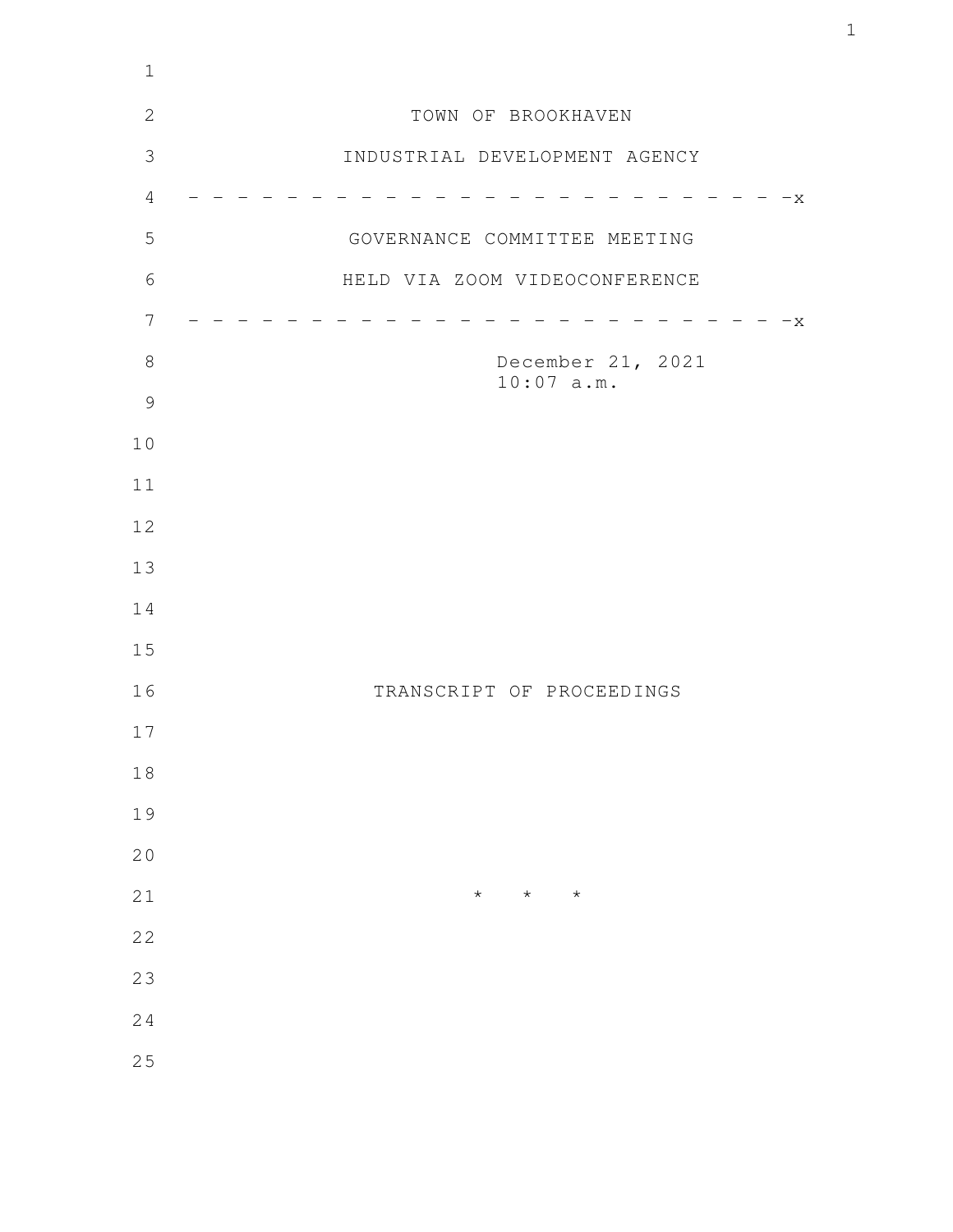| $\mathbf 1$ |                                                                                         |
|-------------|-----------------------------------------------------------------------------------------|
| 2           | APPEARANCES:                                                                            |
| 3           |                                                                                         |
| 4           | <b>MEMBERS:</b><br>FREDERICK C. BRAUN, III                                              |
| 5           | MARTIN G. CALLAHAN<br>FELIX J. GRUCCI, JR.                                              |
| 6           | LENORE PAPROCKY<br>GARY POLLAKUSKY                                                      |
| 7           | ANN-MARIE SCHEIDT                                                                       |
| 8           |                                                                                         |
| 9           | ALSO PRESENT:                                                                           |
| 10          | LISA M.G. MULLIGAN, CHIEF EXECUTIVE OFFICER<br>LORI J. LaPONTE, CHIEF FINANCIAL OFFICER |
| 11          | JOCELYN LINSE, EXECUTIVE ASSISTANT<br>ANNETTE EADERESTO, ESQ., AGENCY COUNSEL           |
| 12          | WILLIAM F. WEIR, ESQ., NIXON PEABODY                                                    |
| 13          |                                                                                         |
| 14          |                                                                                         |
| 15          |                                                                                         |
| 16          |                                                                                         |
| 17          | $\star$<br>$\star$<br>$^\star$                                                          |
| 18          |                                                                                         |
| 19          |                                                                                         |
| 20          |                                                                                         |
| 21          |                                                                                         |
| 22          |                                                                                         |
| 23          |                                                                                         |
| 24          |                                                                                         |
| 25          |                                                                                         |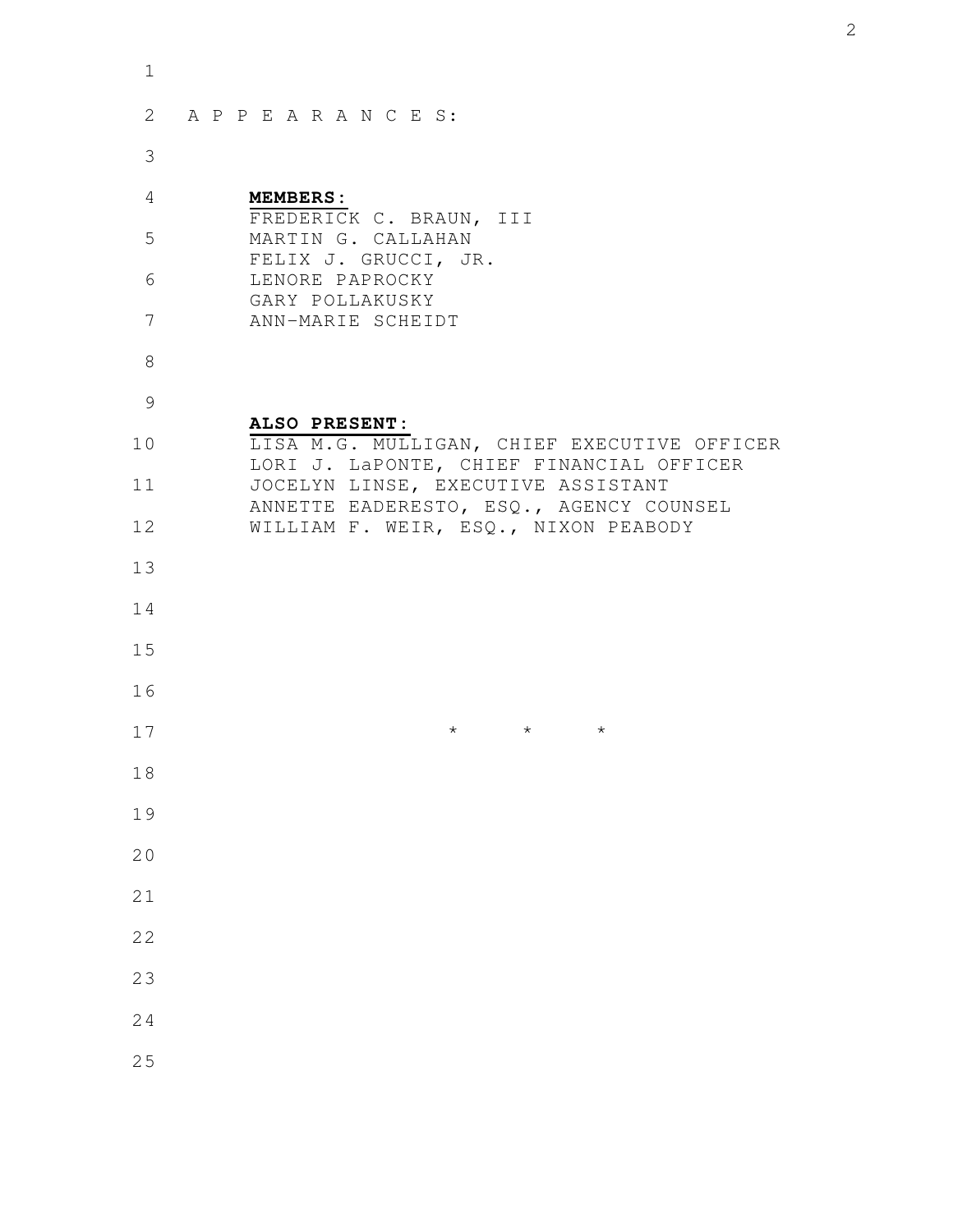MR. BRAUN: It's 10:07 on Tuesday, December . . . what's today's date? MS. MULLIGAN: Twenty-first. MS. EADERESTO: Twenty-first. MR. BRAUN: Twenty-first; thank you everybody. MR. CALLAHAN: First day of winter. MS. MULLIGAN: Yes. MS. SCHEIDT: Winter solstice, out of sight. MR. BRAUN: This is a meeting of the Governance Committee of the Town of Brookhaven Industrial Development Agency. A quorum is present. Lisa. MS. MULLIGAN: Today's meeting has been convened in accordance with Chapter 417 of the laws of 2021 effective September 2, 2021 through January 15, 2022 permitting local governments to hold public meetings by telephone and videoconference. Okay. So our agenda is relatively brief. The first item on the agenda is our 1 2 3 4 5 6 7 8 9 10 11 12 13 14 15 16 17 18 19 20 21 22 23 24 25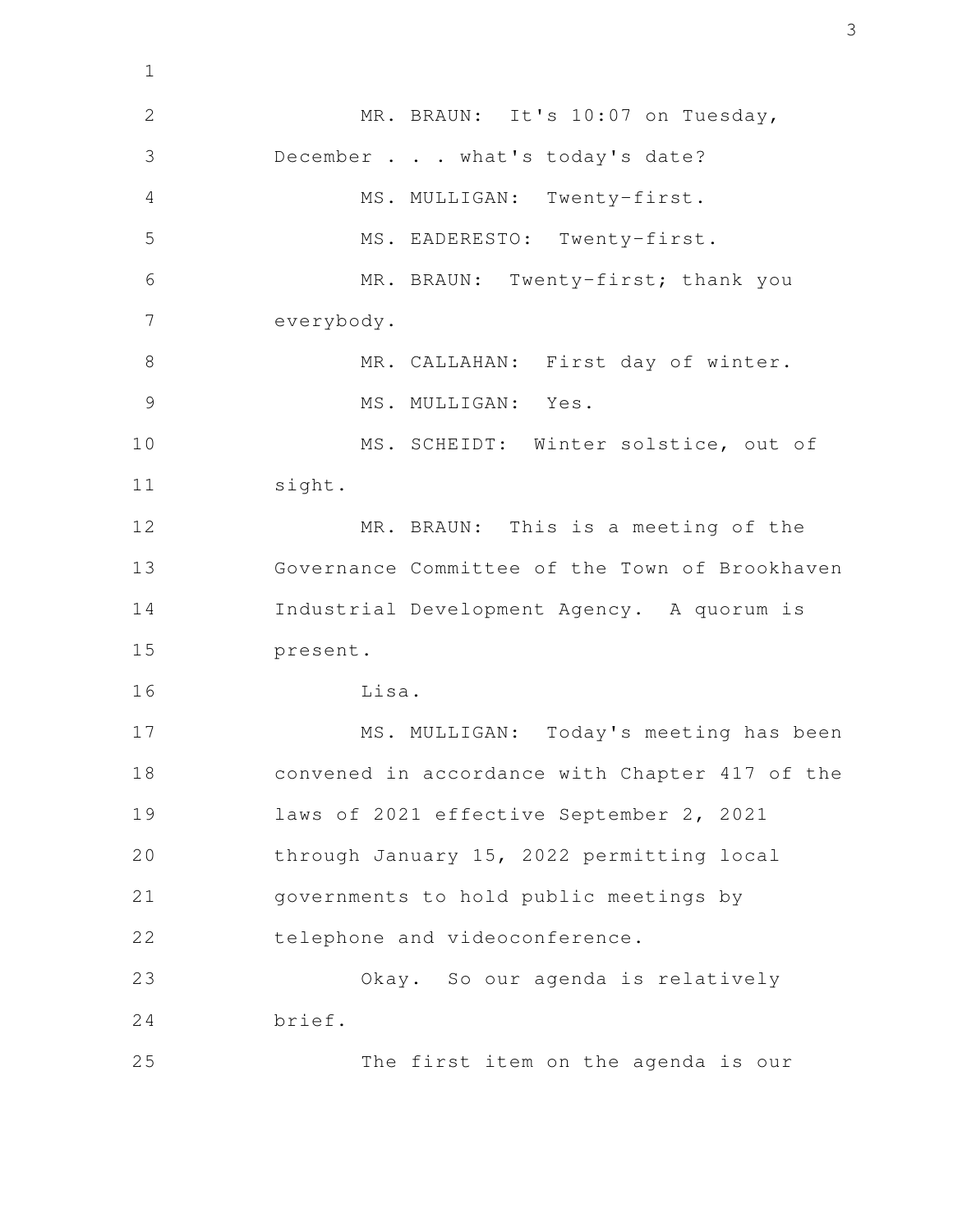ethics policy, which was included in your packets. As per our ethics policy, it's supposed to be reviewed annually by our Governance Committee, so we wanted to take this opportunity to see if anyone had any edits or concerns or comments to it. We will officially adopt it in January like we do every year, but I just wanted to give everyone a chance to review it. Does anyone have any comments or questions or concerns? MS. SCHEIDT: It looks comprehensive. MR. GRUCCI: I have none. MR. WEIR: I have none. MS. SCHEIDT: Nothing to add. MR. BRAUN: Do we need a resolution to recommend it to the full board or is just a consensus sufficient? MR. WEIR: You can do a resolution to recommend it to the full board. MR. GRUCCI: I move it. MR. POLLAKUSKY: So moved. MR. BRAUN: Somebody care to move it, 1 2 3 4 5 6 7 8 9 10 11 12 13 14 15 16 17 18 19 20 21 22 23 24 25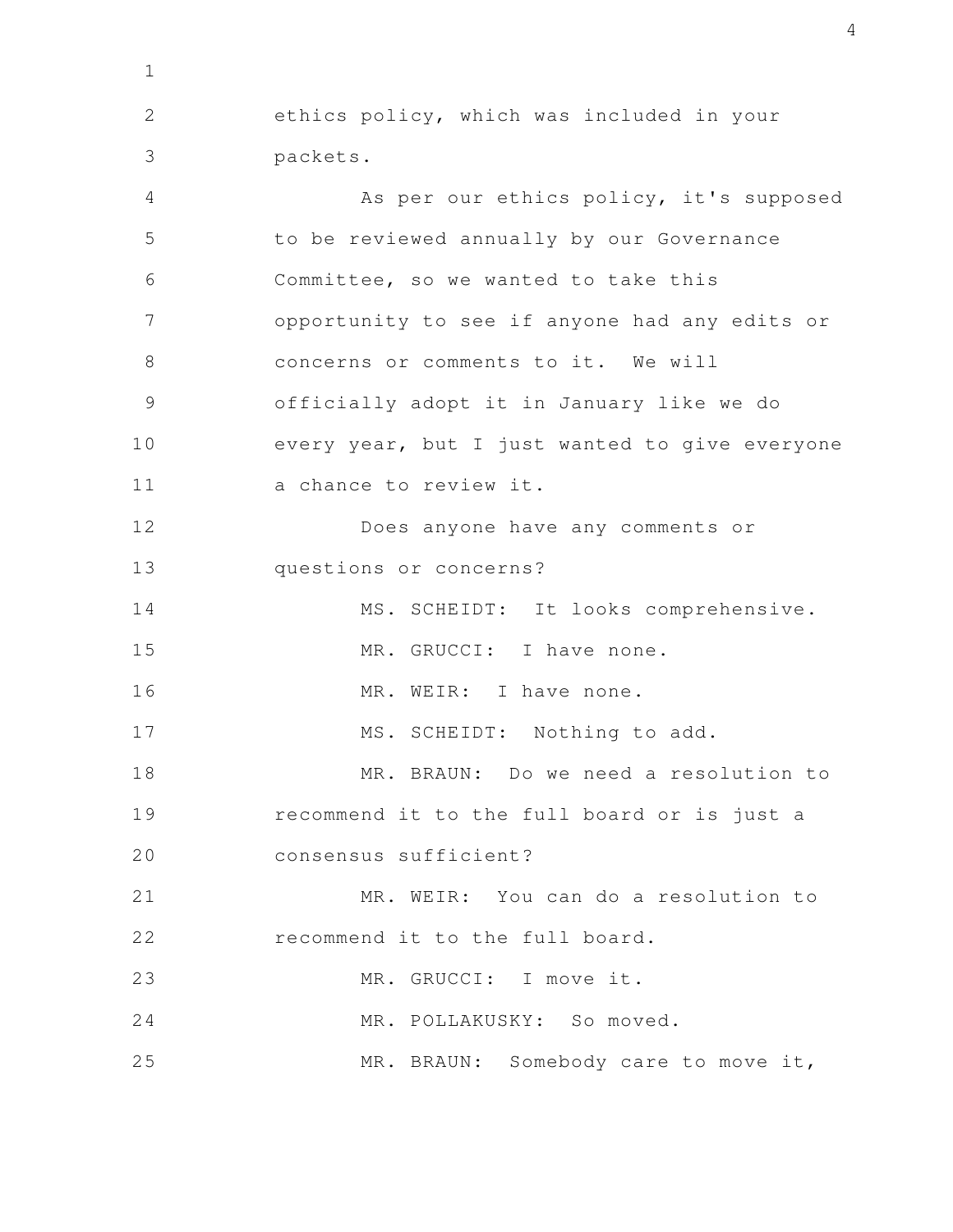please? MS. SCHEIDT: Felix and Gary have already taken care of that. MR. BRAUN: Thank you very much. Mr. Callahan? MR. CALLAHAN: Yes. MR. BRAUN: Mr. Grucci? MR. GRUCCI: Yes. MR. BRAUN: Mr. Pollakusky? MR. POLLAKUSKY: Yes. MR. BRAUN: Ms. Paprocky? MS. PAPROCKY: Yes. MR. BRAUN: Ms. Scheidt? MS. SCHEIDT: Yes. MR. BRAUN: Mr. Braun votes yes. The motion is carried. Thank you. MS. LaPONTE: Included in the package is the annual questionnaire that will be sent out in accordance with the ethics policy also for your review. Any questions on that? Similar to the one in the prior year. Okay. MR. BRAUN: Are there any updates to 2 3 4 5 6 7 8 9 10 11 12 13 14 15 16 17 18 19 20 21 22 23 24 25

1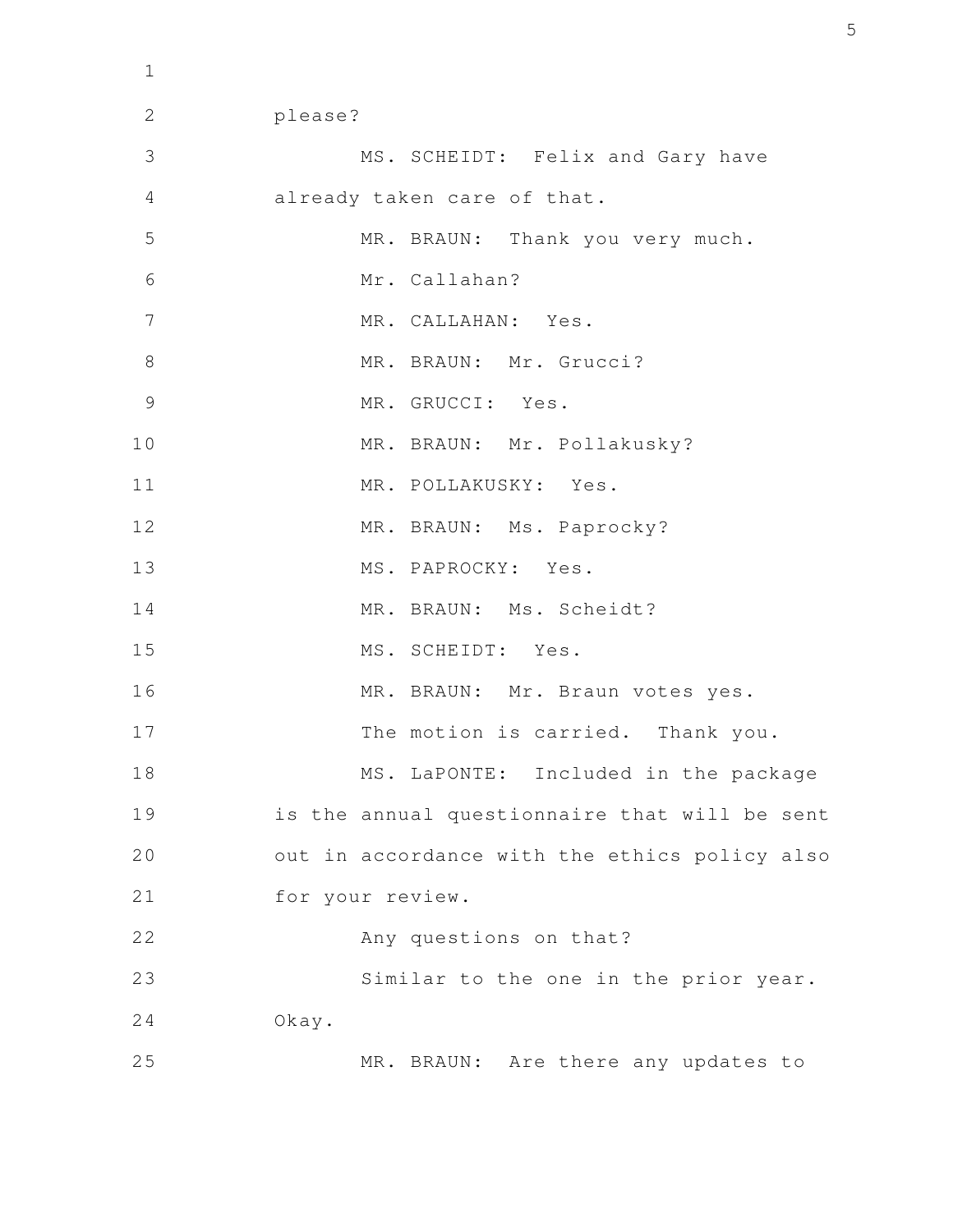that that have been recommended, either by the ABO or anybody else? MS. LaPONTE: Not at this point. MS. MULLIGAN: No. MS. LaPONTE: We monitor the ABO, anything that comes out we monitor, anything that comes out with the OSC, so we haven't received anything. MR. BRAUN: Okay. MS. LaPONTE: So we continue to monitor it annually. Well, not even annually, throughout the year. MS. MULLIGAN: Yeah. MR. BRAUN: Okay. MS. LaPONTE: Lastly on the agenda, I did want to make everyone aware of there's an ethics inquiry, so I'm actually pulling together a report and investigation about that and I will get back to you if any questions. MR. BRAUN: But it is not as yet complete; is that correct? MS. LaPONTE: No, no, no. MS. MULLIGAN: But we just wanted you to know that there was an inquiry and that it 2 3 4 5 6 7 8 9 10 11 12 13 14 15 16 17 18 19 20 21 22 23 24 25

1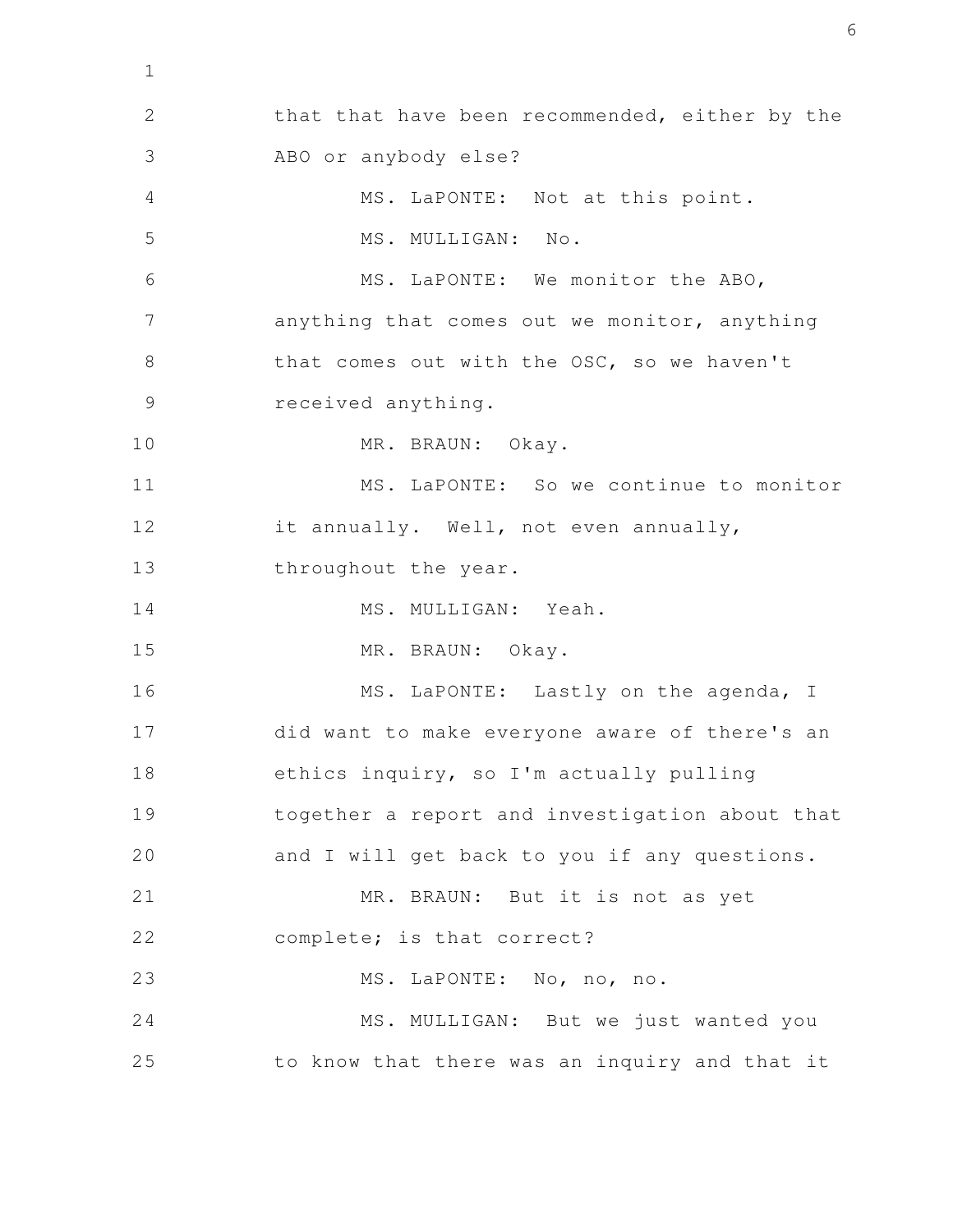2

is being looked into.

MR. GRUCCI: When it gets looked into, is it looked into in-house or do we have somebody external that reviews it? MS. LaPONTE: So I review it in accordance with the policy and if I need be, I can go elsewhere and I will discuss it amongst the board, amongst our attorneys, amongst anybody that I feel fit in any circumstances. MR. BRAUN: Felix, Lori is the IDA's ethics officer. MS. MULLIGAN: Yes. MR. GRUCCI: No, I understand that. I didn't know if she brought an outside agency in to review it along with her. MS. LaPONTE: No. MS. MULLIGAN: Our policy gives her latitude to handle it as she feels it's appropriate. MR. GRUCCI: Great. Thank you. MS. LaPONTE: And that's all I had at this time. MS. MULLIGAN: Okay. MR. BRAUN: Are there any other 3 4 5 6 7 8 9 10 11 12 13 14 15 16 17 18 19 20 21 22 23 24 25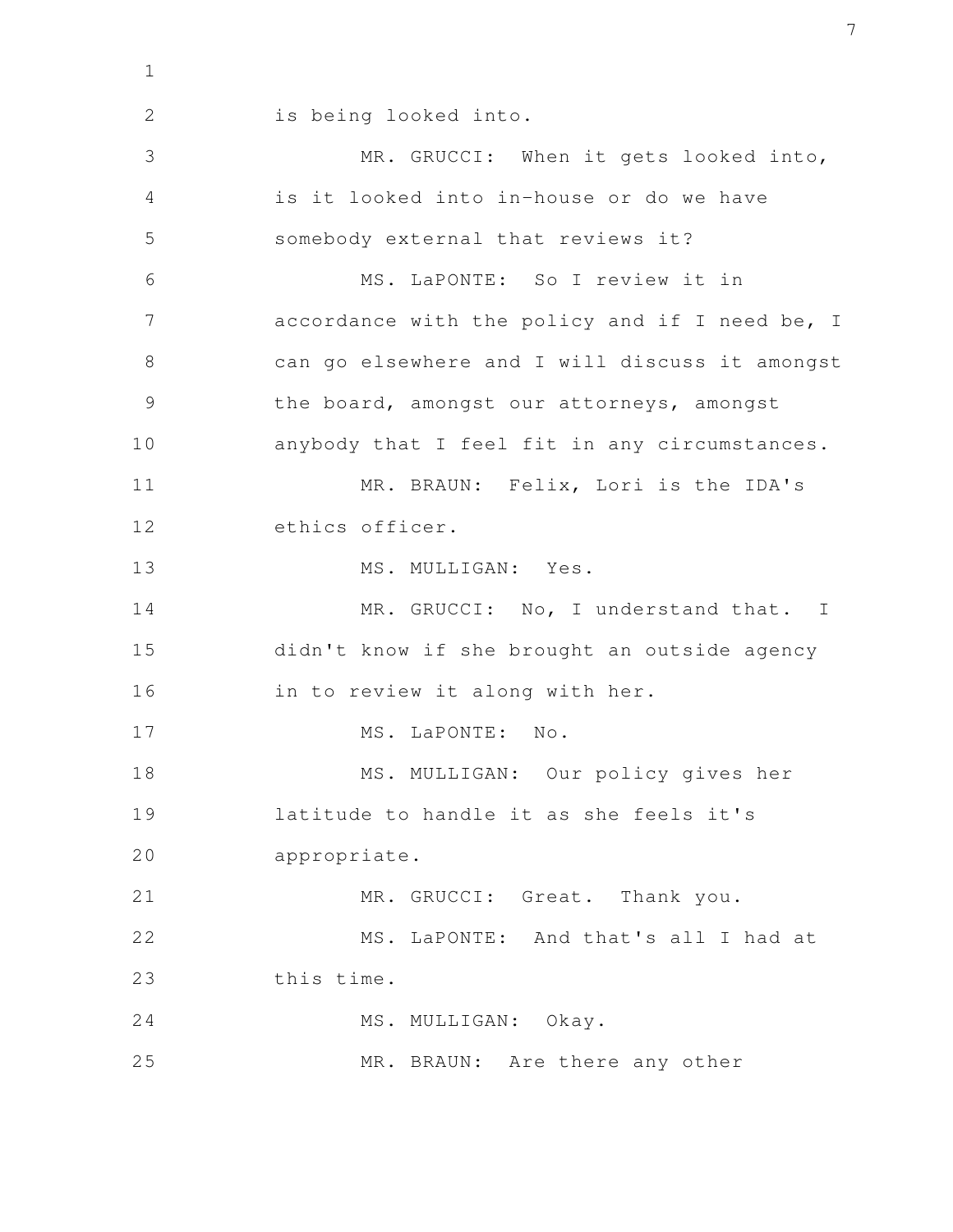2

questions?

MS. SCHEIDT: Are we taking minutes of this meeting or are we just reporting the recommendation? MS. MULLIGAN: So this meeting is recorded, it will be live streamed on our website and then we will have a transcript of this discussion put together, done. MR. BRAUN: Lisa, do you have any anything else? Lori? MS. LaPONTE: No, this is just part of our ongoing, we need the governance at least once, two times a year, so --MS. MULLIGAN: Yeah. So this was just our second Governance Committee meeting of this year. MR. BRAUN: Bill or Annette, anything else to bring up? MR. WEIR: I'm not aware of anything else that needs to be brought up at this time. MR. BRAUN: If not, I'll entertain a motion to adjourn the meeting. MR. CALLAHAN: So moved. MR. WEIR: Annette, you don't have 3 4 5 6 7 8 9 10 11 12 13 14 15 16 17 18 19 20 21 22 23 24 25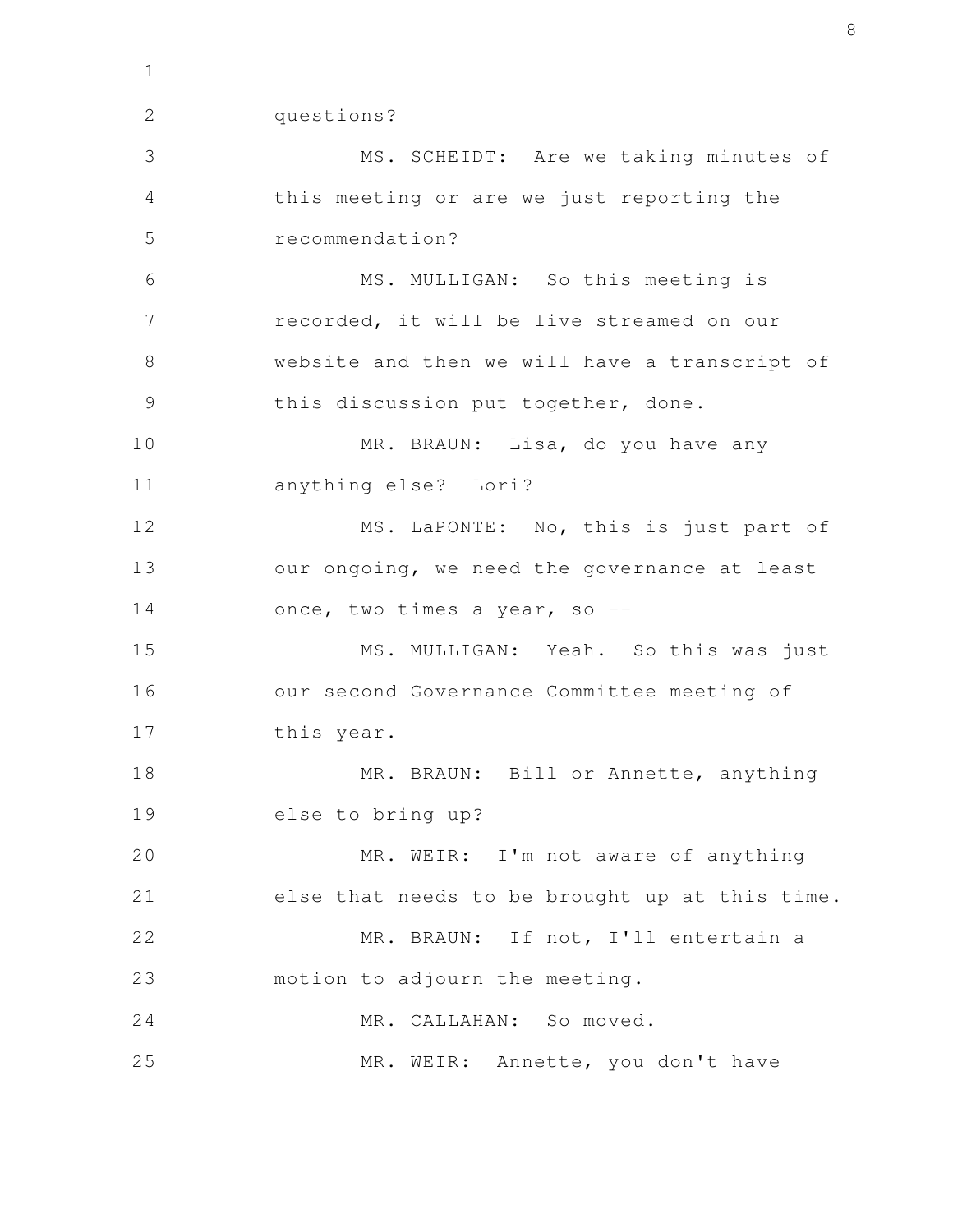anything else to bring up, do you? MS. EADERESTO: I do not. MR. WEIR: Okay. MS. EADERESTO: I do not. MR. WEIR: Sorry, Mr. Chairman. MR. BRAUN: I asked for a resolution on the table; is there a second? MS. SCHEIDT: Second. MR. BRAUN: Thank you. On the vote, Mr. Callahan? MR. CALLAHAN: Yes. MR. BRAUN: Mr. Grucci? MR. GRUCCI: Yes. MR. BRAUN: Ms. Paprocky? MS. PAPROCKY: Yes. MR. BRAUN: Mr. Pollakusky? MR. POLLAKUSKY: Yes. MR. BRAUN: Ms. Scheidt? MS. SCHEIDT: Yes. MR. BRAUN: Mr. Braun votes yes. Motion carried and we are adjourned. MS. MULLIGAN: Yeah. Our next meeting is January 12th. 2 3 4 5 6 7 8 9 10 11 12 13 14 15 16 17 18 19 20 21 22 23 24 25

1